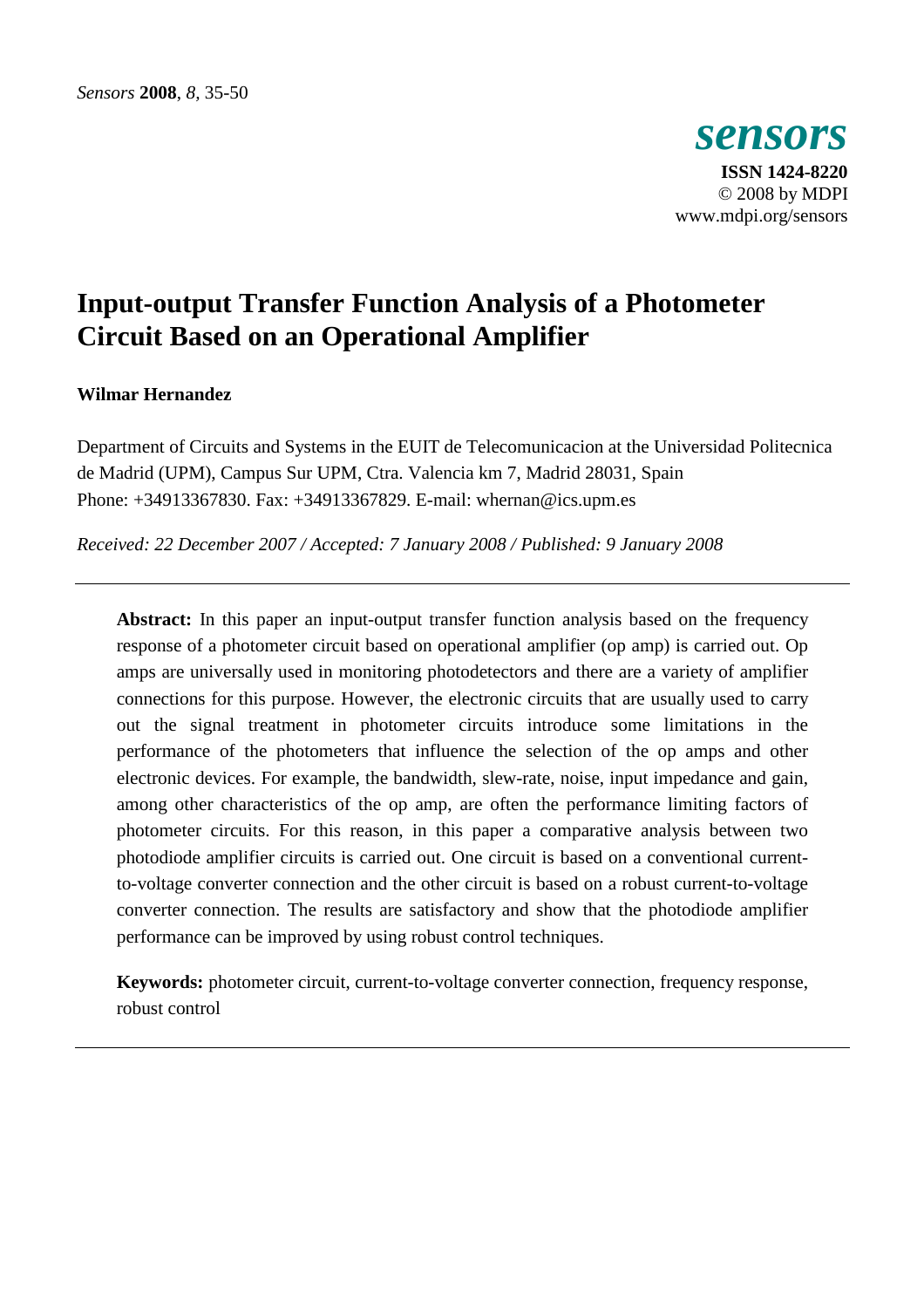## **1. Introduction**

Semiconductor junctions convert the photon energy of light into an electrical signal by releasing and accelerating current-conducting carriers within the semiconductor [1]. This response is used to fabricate photodiodes and due to their characteristics and features they are used in many laboratory and industrial applications.

Some of the most important characteristics and features of photodiodes are their low cost, excellent linearity, good quality of the time domain performance, the speed of the their response, their low noise, they are compact and lightweight devices, and so on.

Also, photodiodes are used in safety equipment, blood particle analyzers, pulse oximeters, X ray detection, photographic flash control, light meters, automotive applications, optical communications, fiber optic links, and so on.

However, depending on the kind of application, the electronic circuits used to monitoring photodiodes should meet some specific requirements. For example, in laboratory applications, where the temperature is held constant, the responsivity, the shunt resistance, the shunt capacitance and the dark current of the photodiode, which are all temperature dependent photodiode parameters, do not vary from their expected values, and the response of the photodiode is satisfactory if the users guarantee that the power supply is stable and that there are not any noise or disturbance sources corrupting the response of the photodiode. In this kind of applications, conventional photometer circuits perform satisfactorily and designers do not have to work hard in order to meet the final user requirements.

On the other hand, in industrial applications, where photometer circuits have to work under severe working conditions such as the endurance of high temperatures, high humidity, dangerous chemical attacks, undesirably strong vibrations, pollution, and so on [2], designers are faced with real-world problems that they cannot control and that corrupt the response of photometer circuits tremendously. In this kind of applications, the design requirements that the designers have to meet are much more exigent than the ones of the above-mentioned kind of applications, and the designers cannot guarantee a good performance of the photometer circuits unless they use robust and optimal control techniques [3, 4] to the design of the signal treatment stages of the photometers.

Generally speaking, in practice the signals produced by sensors are frequently corrupted by noise that cause sensor operations to deviate from their true value, which causes an undesirable degree of uncertainty in the measurements carried out by the sensors. Therefore, in order to cancel the noise that corrupts the relevant information coming from sensors, robust and optimal signal treatment stages are needed [5-15].

The present paper is aimed at showing the importance of the application of the above-mentioned techniques to the design of photometer circuits, and it also shows the importance of the frequency response analysis in order to provide insights into the benefits and trade-offs of the current-to-voltage converter connections usually used to build linear photometer circuits.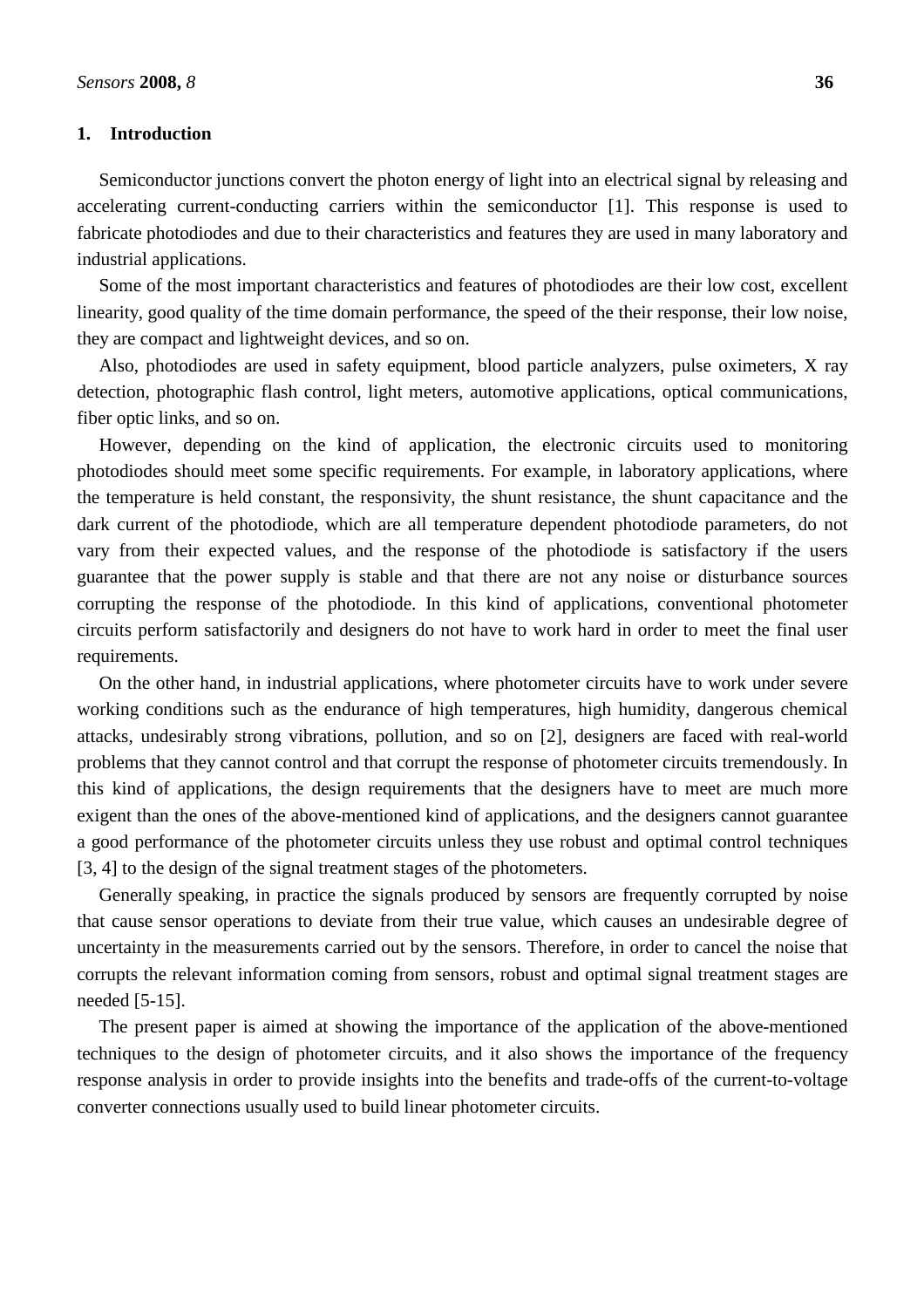## **2. The photo effect and photodiode model**

According to Graeme [1], light entering a semiconductor material produces an electrical current by releasing hole-electron pairs. There, photons transfer energy to the atoms of the radiated material, moving these hole and electron carriers to the radiated material, moving these hole and electron carriers to their conductions states. Once there, the individual carriers may or may not contribute to current flow.

Carriers released within the depletion region of a semiconductor junction produce the majority of this current due to the electric field of this region. That region contains ionized or depleted atoms that support a voltage differential across the junction. The associated electric field accelerates the carriers toward the terminals of the diode, adding conduction energy to the carriers and reducing the probability of recombination. Applying reverse bias to the junction expands the depletion region to encompass more of the material of the diode within the accelerating field [1].

Forward bias narrows the depletion region and lowers the barrier to carrier injection. Diffusion component of current greatly increases and drift component decreases. Carrier density is large (exponential), making the junction conductive and allowing a large forward current.

In photodiodes, semiconductor doping levels and the junction depth are two of the most important parameters. The depth and extent of the junction determines the location of the depletion region and the light wavelengths that produce an efficient response. Photons generate carriers at a range of depths with a given range proportional to the photon wavelength [1].

The most important characteristics of a photodiode are the following [1, 16, 17]:

- 1. Spectral response
- 2. Radiometric sensitivity
- 3. Responsitivity
- 4. Quantum efficiency
- 5. Sensitivity
- 6. Linearity
- 7. Dark current
- 8. Shunt resistance
- 9. Junction capacitance
- 10. Reverse breakdown voltage
- 11. Open circuit voltage
- 12. Response time
- 13. Noise current
- 14. Angular response
- 15. Package style

Also, according to [1, 16, 17], the equivalent circuit for a photodiode is shown in Fig. 1, where  $I_p$  is light generated photocurrent,  $I_N$  is noise current,  $R_{SH}$  is the shunt resistance,  $R_S$  is the series resistance, *CJ* is the junction capacitance, and *RL* is an external load resistance connected to the photodiode.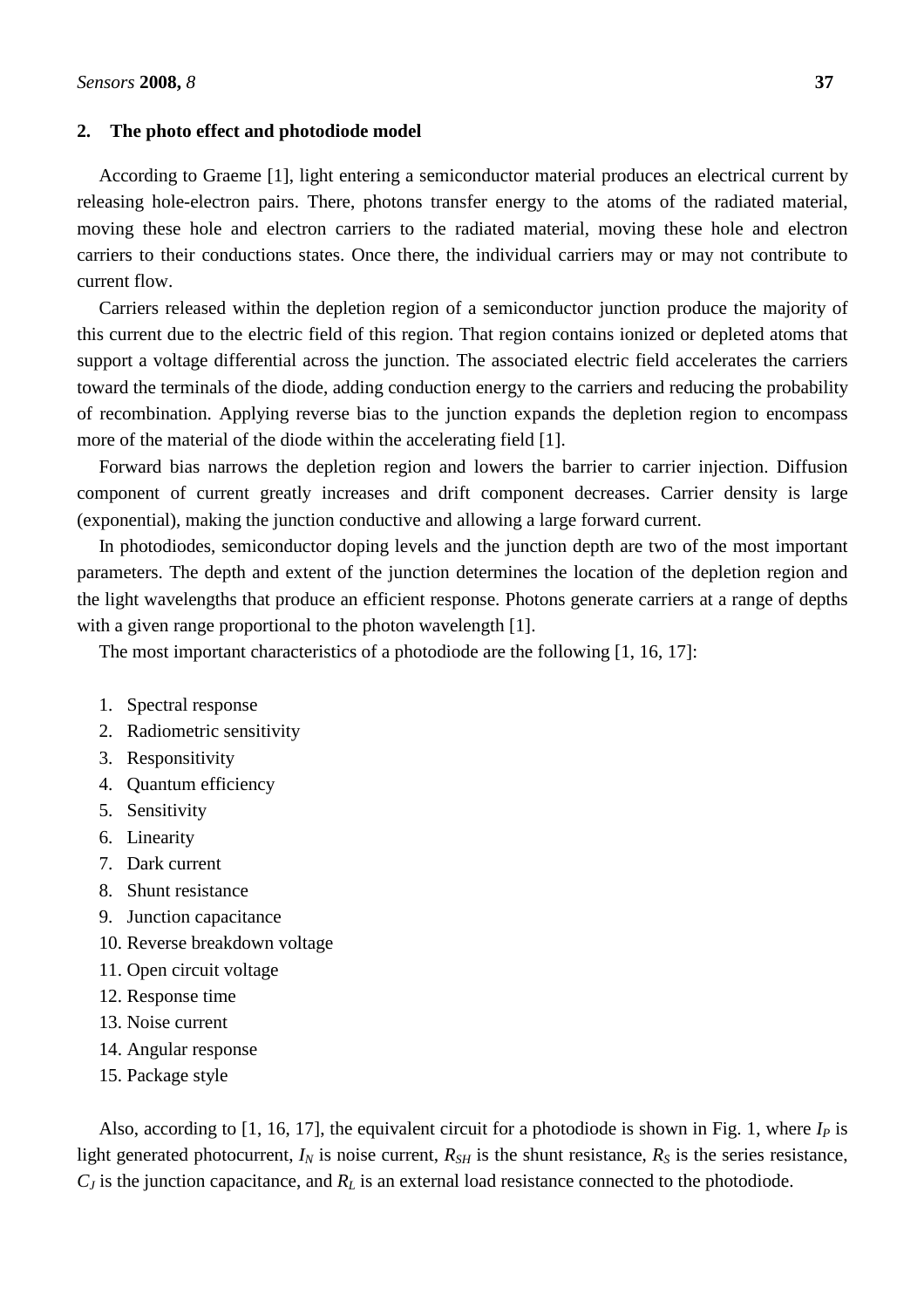

**Figure 1.** Equivalent circuit for a photodiode connected to a load resistance

#### **3. The photometer circuits**

Due to their excellent linearity, gain accuracy, high input resistance, high open-loop gain, low noise, low offsets and wide bandwidth, among other characteristics, operational amplifiers are commonly used in monitoring photodiodes [1, 16-18].

In addition, the energy transmitted by light to a photodiode can be measured as either a voltage or a current output, and when the photodiode output is monitored as a voltage, the response has a logarithmic relationship to the light energy received since the sensitivity of the diode varies with its voltage. Nevertheless, when a linear relationship between the photodiode response and the light energy received is desired, the voltage drop across the photodiode is held constant for a fixed sensitivity and the photocurrent is linearly related to the incident light energy [1, 16-18].

However, according to [19, 20], in spite of the fact that there are a variety of amplifier connections used for monitoring photodiodes, most of them are based on the basic current-to-voltage converter (CVC) connection shown in Fig. 2, in which the photodiode output is monitored as a current. In this figure,  $R_f$  is the negative feedback resistor used to convert the photocurrent into an output voltage linearly related to the light energy. This optoelectronic circuit is used in both integrated circuits containing a photodiode and a transimpedance amplifier on a single chip, and in discrete designs.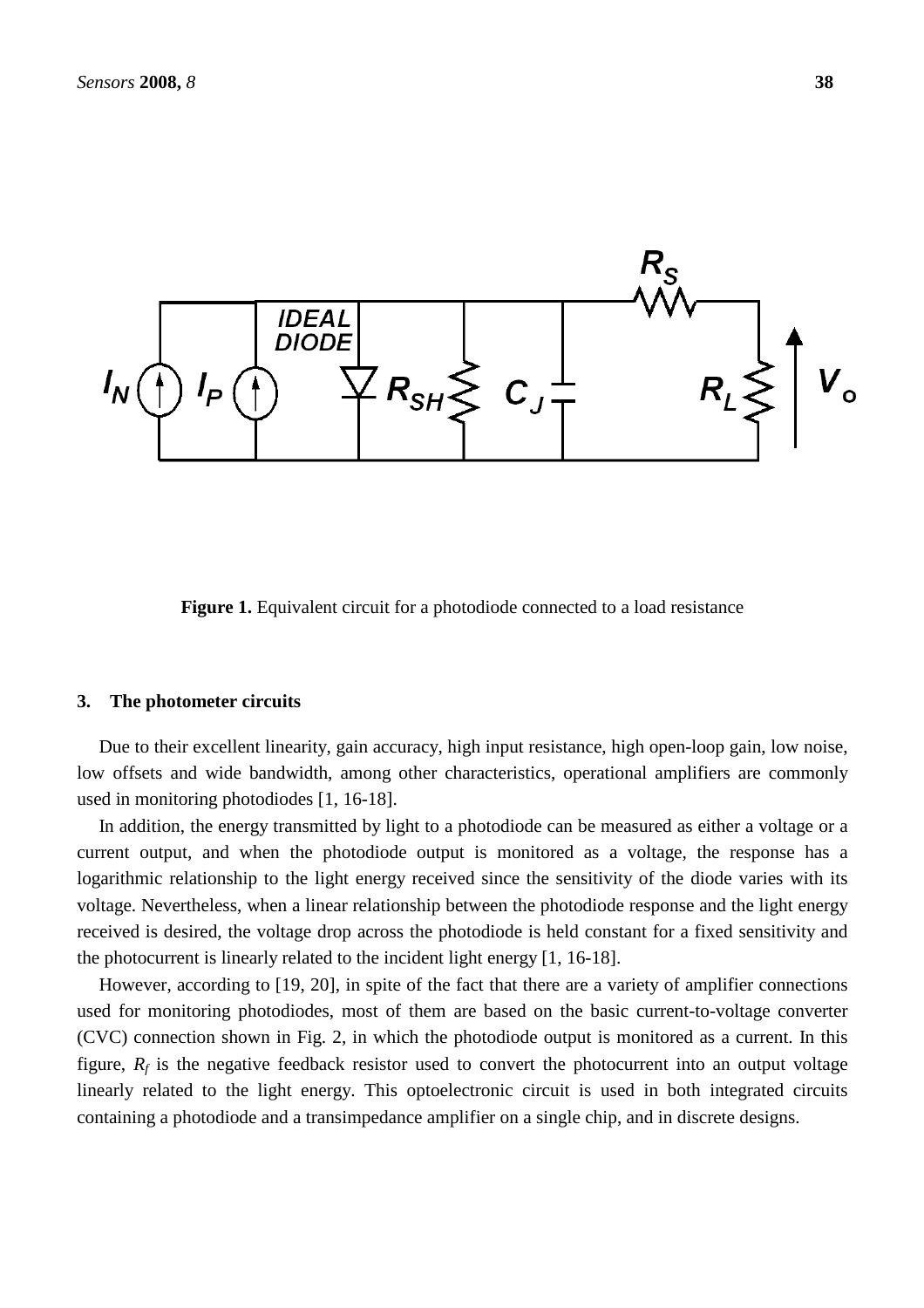

**Figure 2.** Conventional current-to-voltage converter connection.

According to [20], the circuit shown in Fig. 2 has both advantages and disadvantages. On the one hand, if the photodiode exhibits very good characteristics and the ambient temperature is held constant at the optimum value, this circuit provides a very high quality output voltage.

On the other hand, in the field, outside the laboratory or in applications in which the temperature is not constant, as the responsivity, the shunt resistance, the junction capacitance and the dark current of the photodiode are temperature dependent, and the noise is dependent upon the characteristics of the photodiode and the operating conditions, the uncertainty of measurement of linear photometer circuits based on conventional CVC connections, as the one shown in Fig. 2, increases. Therefore, photometer circuits based on conventional CVC connections are not robust [3, 4].

From the Control Engineering point of view, in Fig. 2, the sensor is placed in an open-loop system in which the feedback network cannot reject the negative effects of the disturbance and noise that corrupt the relevant information coming from the photodiode. Therefore, changes in the ambient temperature, uncertainties and noise in the electrical components, noise coming from the power supply, and so on, make the output of the system to deviate considerably from its true value.

In [19-21], a robust photometer circuit is presented taking into consideration the fact that in order to improve the disturbance rejection performance of the circuit, the photodiode should be placed in a robust feedback compensation network. The robust photometer circuit is shown in Fig. 3.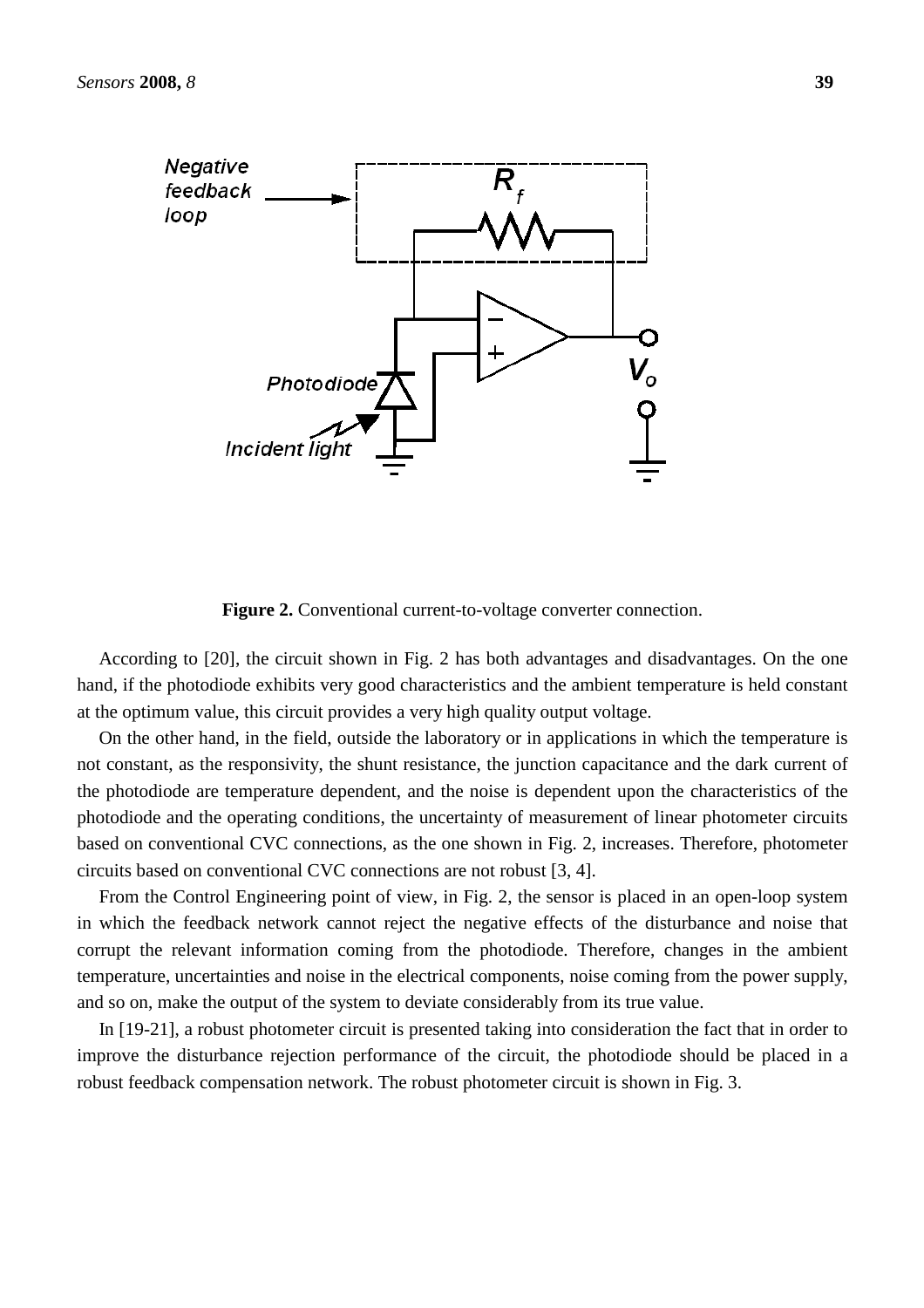

**Figure 3.** Robust photometer circuit.

The analysis of the relative error between the theoretical sensitivity and the experiemental sensitivity of the circuit shown in Fig. 3 is carried out in [19]. Also, a detailed analysis of the sensitivity of the photometers shown in Fig. 2 and Fig. 3 to photodiode parameter variations is carried out in [20], ending with a comparative analysis between the performance of the robust circuit and the performance of the non-robust one.

In addition, in [22] a simplified analysis of the effect of the offset voltage of the op amp on the response of these photometers is presented. Furthermore, in [22] both the low-frequency noise power estimation analysis and the total harmonic distortion performance analysis of the circuits shown in Fig. 2 and Fig. 3 are carried out.

Finally, in [21] a complete analysis of the influence of the op amp parameters on the performance of the circuit in Fig. 3 is done, along with the analysis of the stability region of such a circuit.

However, there is al least one more type of analysis that should be carried out to these circuits. This is the frequency response analysis by using an input-output transfer function approach. This is the aim of the next section.

#### **4. Frequency response analysis by using an input-output transfer function approach**

According to [4], the frequency response analysis can be used to describe the response of a system to sinusoids of varying frequency,  $\omega$  [rad/s]. This kind of analysis has the advantage of being directly linked to the time domain, and at each frequency the transfer function has a clear physical interpretation. Also, one important advantage of a frequency response analysis of a system is that it provides insight into the benefits and trade-offs of feedback control.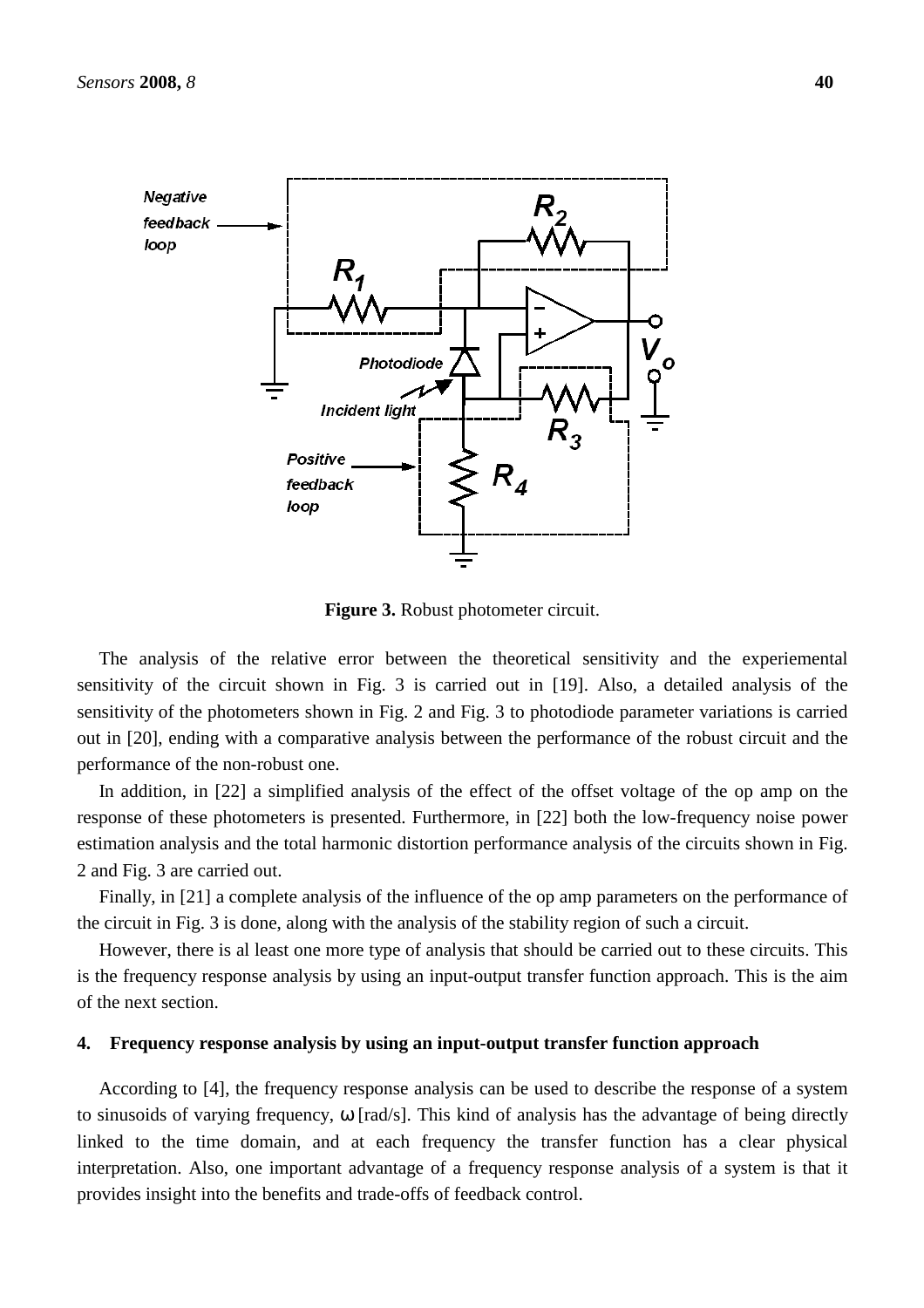According to [4], the most important design objectives which necessitate trade-offs in feedback control are the following:

- Performance, good disturbance rejection: loop-transfer function,  $L(s)$ , large
- Performance, good command following:  $L(s)$  large
- Stabilization of unstable plant: *L*(*s*) large
- Mitigation of measurement noise on plant outputs:  $L(s)$  small
- Small magnitude of input signals: controller transfer function,  $K(s)$ , small and  $L(s)$  small
- Physical controller must be strictly proper:  $K(s) \to 0$  and  $L(s) \to 0$  at high frequencies
- Nominal stability:  $L(s)$  small
- Robust stability:  $L(s)$  small

where  $s = j\omega$ .

Fortunately, the above-mentioned conflicting design objectives are generally in different frequency ranges, and most of the objectives can be met by using a large loop gain  $(L(j\omega) > 1)$  at low frequencies below crossover, and a small gain  $(|L(j\omega)| < 1)$  at high frequencies above crossover [4].

Furthermore, in accordance with the loop-shaping approach to controller design [3, 4], a system is robust if the following stability margins are guaranteed: a gain margin (GM) equal to infinity, a gain reduction margin equal to 0.5, and a minimum phase margin (PM) of  $60^\circ$ . Graphically, for a singleinput-single-output (SISO) system, it means that the Nyquist plot of the loop transfer function of the system will always lie outside the unit circle with center -1 in the complex plane (see Fig. 4) [3, 4].



**Figure 4.** Nyquist plot of  $L(j\omega)$  for robust stability.

However, robust stability must not be confused with robust performance [3, 4]. A system that is robust could have noise rejection problems. That is to say, measurement noise, high frequency noise and some kind of perturbations can corrupt the relevant information coming from it. Nevertheless, a system that has robust performance characteristics has robust stability and has a satisfactory noise rejection performance, among other good properties.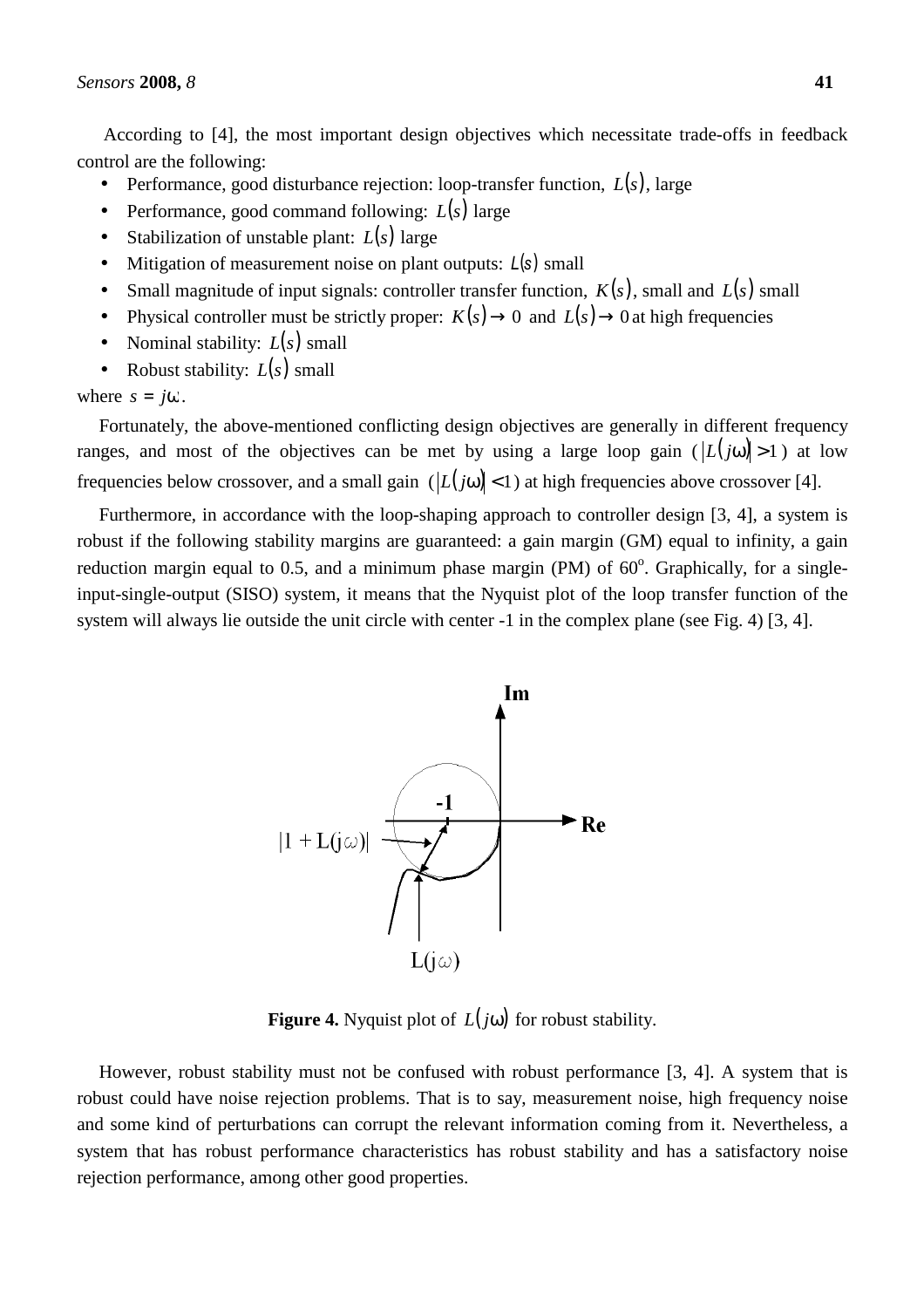## *Sensors* **2008,** *8* **42**

According to [20], assuming that the op amp is ideal (see [21] for the case of the non-ideal op amp), the transfer function of the circuit shown in Fig. 2 from  $I_P(s)$  to  $V_o(s)$  is given by

$$
T_{nr}(s) = \frac{R_{SH}}{R_{SH} + R_S} \frac{R_f}{sC_J R_{SH} / R_S + 1}
$$
 (1)

where  $R_{SH}$  ||  $R_S$  is the parallel equivalent of  $R_{SH}$  and  $R_S$ . And the transfer function of the circuit shown in Fig. 3 from  $I_P(s)$  to  $V_o(s)$  is given by

$$
T_r(s) = A_5 \frac{R_{SH}}{R_{SH} + R_S} \frac{sA_6 + 1}{s^2 A_7 A_8 + s(A_7 + A_8) + 1}
$$
 (2)

where

$$
A_1 = R_1 R_2 R_3 + R_1 R_2 R_4 + R_2 R_3 R_4 + R_1 R_3 R_4
$$
\n(3)

$$
A_2 = \frac{2R_1R_2R_3R_4}{(R_j + R_s)A_1}
$$
\n(4)

$$
A_3 = \frac{R_1 R_4 (R_3 - R_2)}{(R_j + R_s)(R_1 R_3 - R_2 R_4)}
$$
\n(5)

$$
A_4 = \frac{A_1}{R_1 R_3 - R_2 R_4} \tag{6}
$$

$$
A_5 = \frac{A_4 (1 + A_2)}{1 + A_3} \tag{7}
$$

$$
A_6 = \frac{C_J R_{SH} / R_S + A_2 C_J R_{SH}}{1 + A_2} \tag{8}
$$

$$
A_7 = \frac{C_J R_{SH} / R_S + A_3 C_J R_{SH}}{1 + A_3} \tag{9}
$$

$$
A_8 = C_J R_{SH} / R_S \tag{10}
$$

As can be seen from the above equations, (2) is much more complex than (1). However, (1) cannot deal satisfactorily with disturbances and uncertainties in the parameters of the photodiode, something that is done by (2) satisfactorily [20].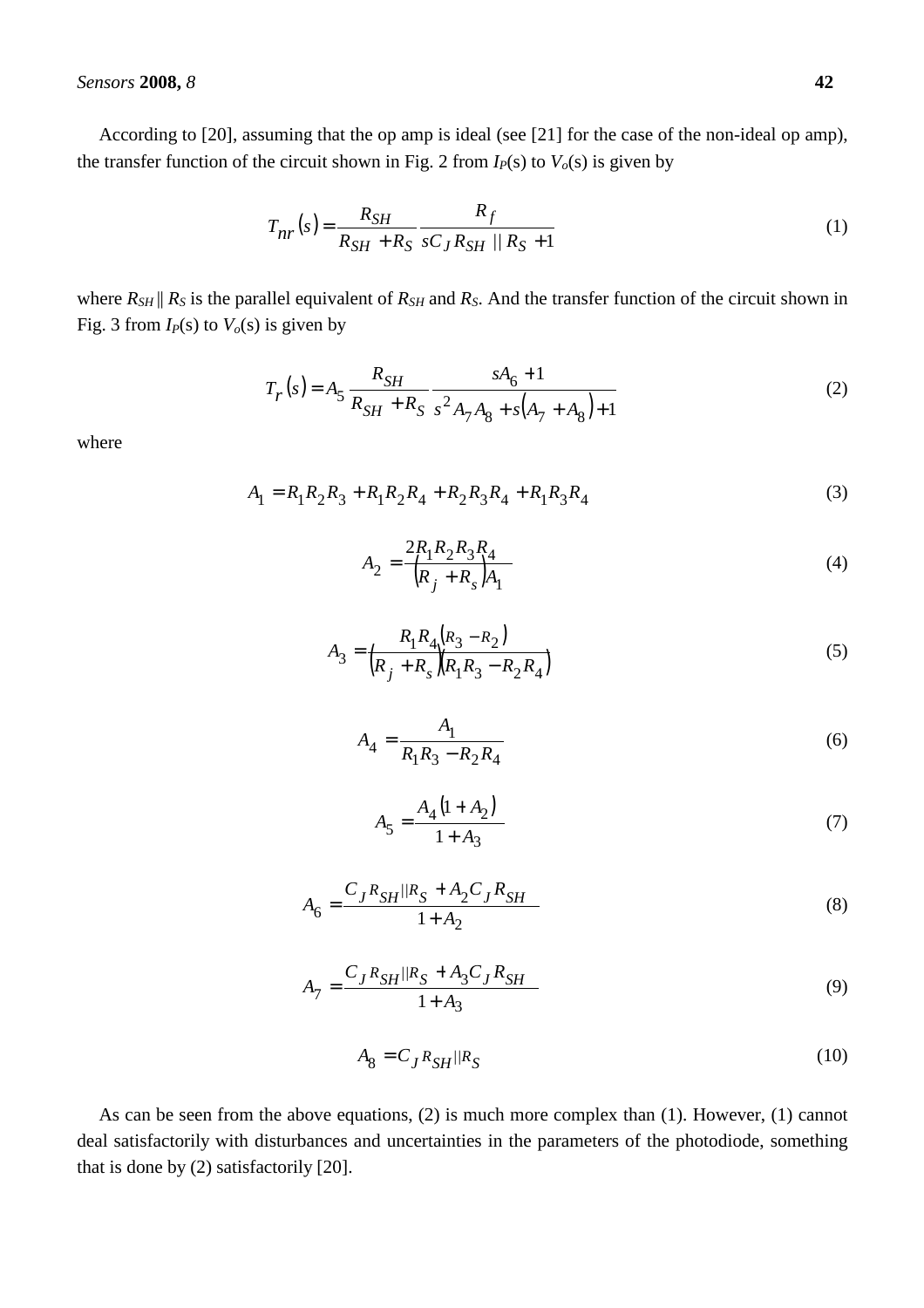Here, in order to carry out a practical analysis of the reason why the above statement is true taking into consideration the GM and the PM of (1) and (2), the photometer circuits were implemented by using the Siemens silicon photodiode BPW21, with  $R_S = 10 \Omega$  and  $R_{SH} = 100 \text{ k}\Omega$  and  $C_J$  equal to 580 pF for a reverse voltage of 0 V applied across the BPW21.

In addition, in the laboratory experiments the incident light came from the 3 mW RS Modulated Laser Diode Module 194-004, whose nominal wavelength is 670 nm, and the experimental sensitivity of the BPW21 at 670 nm was 0.1345 A/W. Furthermore, in order to have a 10 V output for a 3 mW input to the circuits shown in Fig. 2 and Fig. 3,  $R_f$  was chosen to be equal to 24.783 k $\Omega$ , and  $R_I$ ,  $R_2$ ,  $R_3$ and  $R_4$  were chosen to be equal to 1 k $\Omega$ , 100  $\Omega$ , 100 k $\Omega$  and 22.08 k $\Omega$ , respectively.

For the above-given values,

$$
T_{nr}(s) = \frac{2.48 \cdot 10^4}{s 5.80 \cdot 10^{-9} + 1}
$$
 (11)

and

$$
T_r(s) = 2.50 \cdot 10^4 \frac{s1.10 \cdot 10^{-7} + 1}{s^2 7.59 \cdot 10^{-14} + s1.31 \cdot 10^{-5} + 1}
$$
 (12)

The loop transfer function of the robust photometer circuit [20] is

$$
L_r(s) = \frac{7.64 \cdot 10^4}{s\left(s5.80 \cdot 10^{-9} + 1\right)}
$$
(13)

Thus, the sensitivity function of the robust circuit is

$$
S_r(s) = 1.31 \cdot 10^{-5} \frac{s \left(s 5.80 \cdot 10^{-9} + 1\right)}{s^2 7.59 \cdot 10^{-14} + s 1.31 \cdot 10^{-5} + 1}
$$
\n(14)

Moreover, the Bode plots of (11) and (12) are shown in Fig. 5 and Fig. 6, respectively. From these figures it can be seen that both closed-loop transfer functions have a similar characteristic at low frequencies, and that the robust circuit has a feedback controller that introduces lead-lag compensations at middle frequencies. These compensations improve the disturbance rejection performance of the photometer circuit.

The Nyquist diagram of the loop transfer function of the robust photometer (13) is shown in Fig. 7. Note that *L<sub>r</sub>*(*s*) never enters the unit circle, which means that the closed-loop system with the transfer function given by (12) is robust. For this system, the stability margins are the following:  $GM = \infty$  and  $PM = 90^{\circ}.$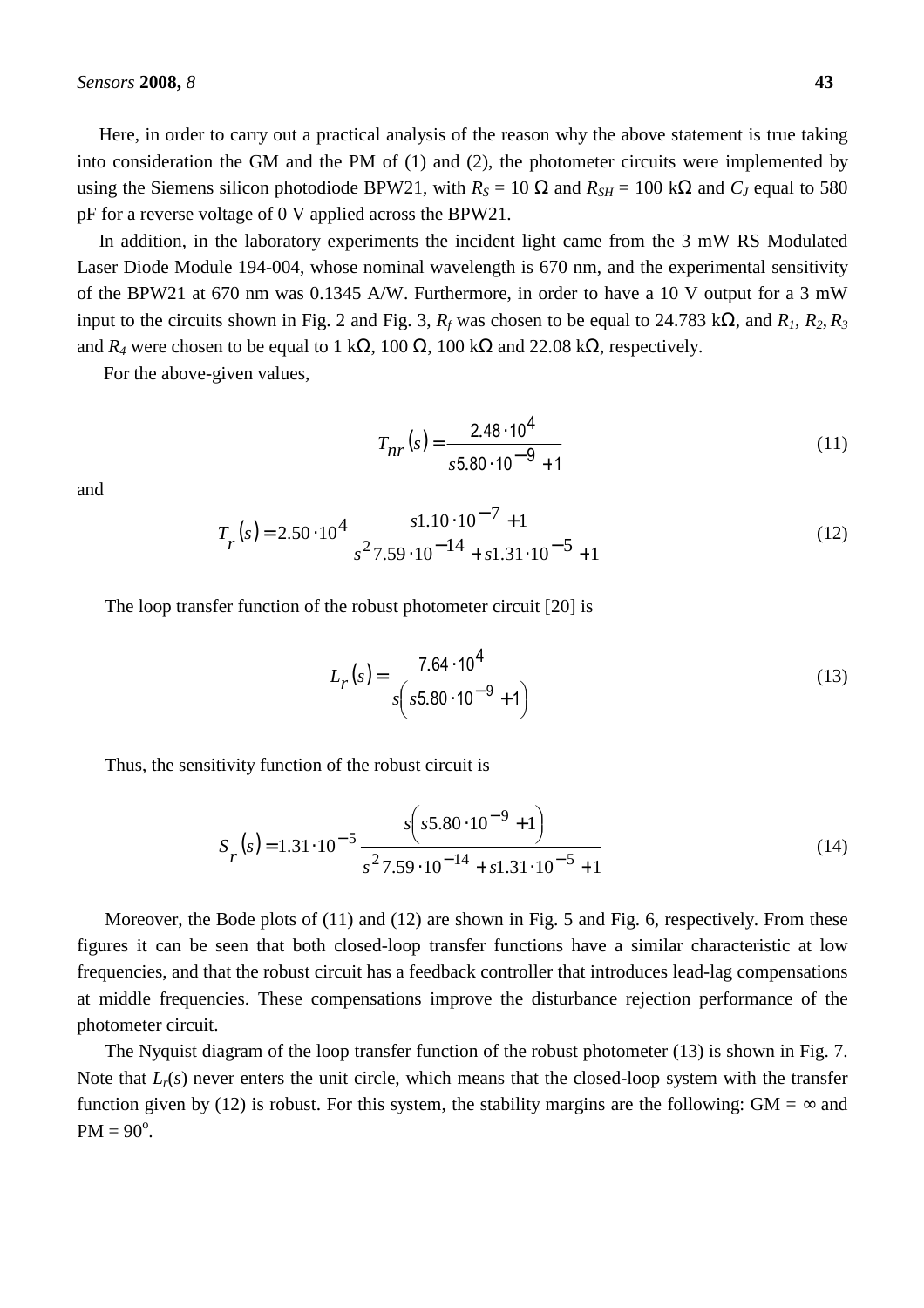

**Figure 5.** Bode plot of the closed-loop transfer function of the non-robust photometer (11).



Figure 6. Bode plot of the closed-loop transfer function of the robust photometer (12).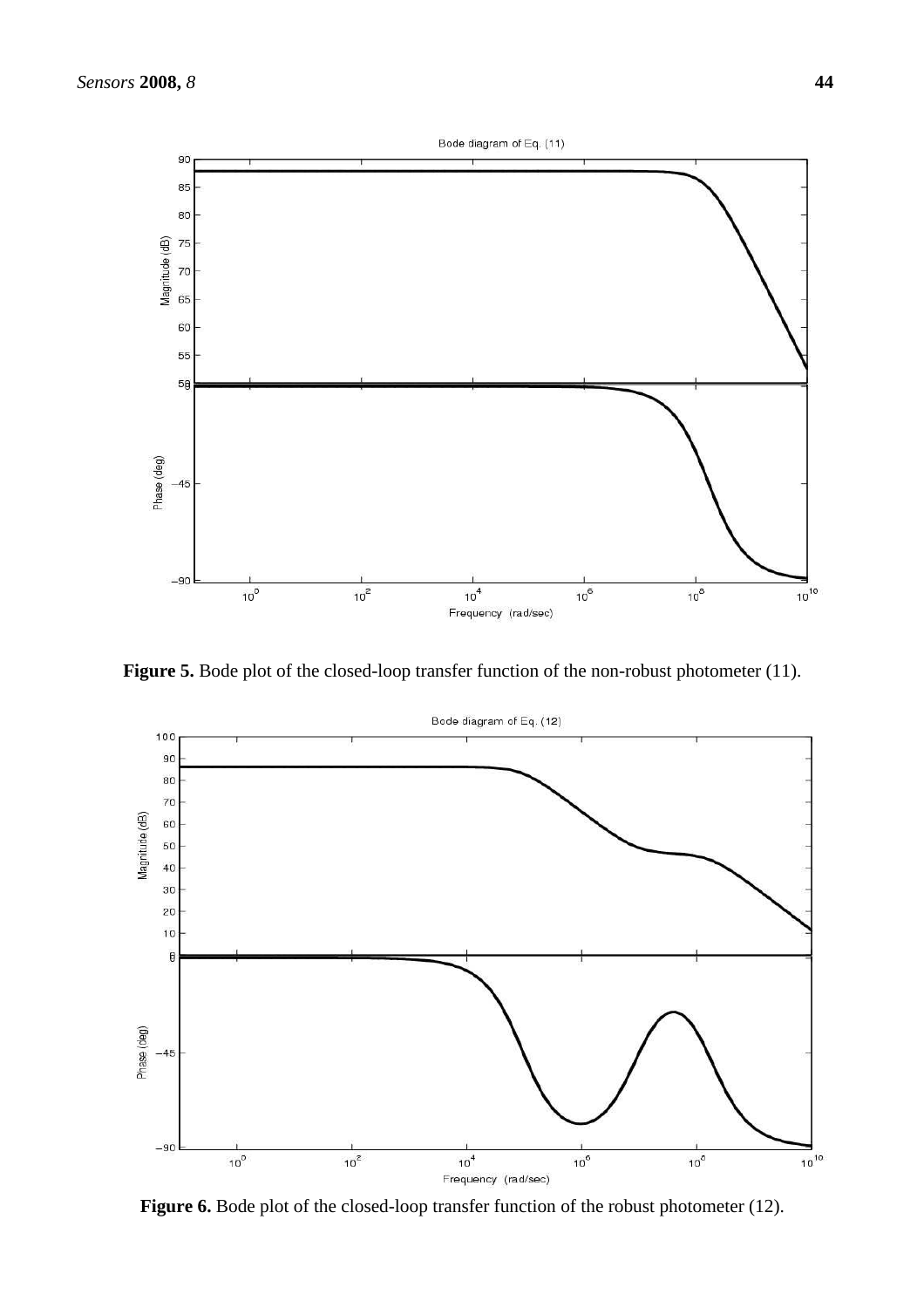

Figure 7. Nyquist diagram of the loop transfer function of the robust photometer (13).

The state-space representation of the SISO system given by (12) is the one given by

$$
\dot{x}(t) = Ax(t) + B_1 u(t)
$$
\n(15)

$$
y(t) = Cx(t) + Du(t)
$$
\n(16)

where  $x(t)$  is the state vector (size 2-by-1),  $u(t)$  is the input of the system (size 1-by-1) and  $y(t)$  (size 1by-1) is the output of the system. Also, *A*, *B*, *C* and *D* are given below

$$
A = \begin{bmatrix} -1.72 \cdot 10^8 & -1.32 \cdot 10^{13} \\ 1 & 0 \end{bmatrix}
$$
 (17)

$$
B = \begin{bmatrix} 1 \\ 0 \end{bmatrix} \tag{18}
$$

$$
C = \left[3.64 \cdot 10^{10} \quad 3.29 \cdot 10^{17}\right] \tag{19}
$$

 $D = 0$  (20)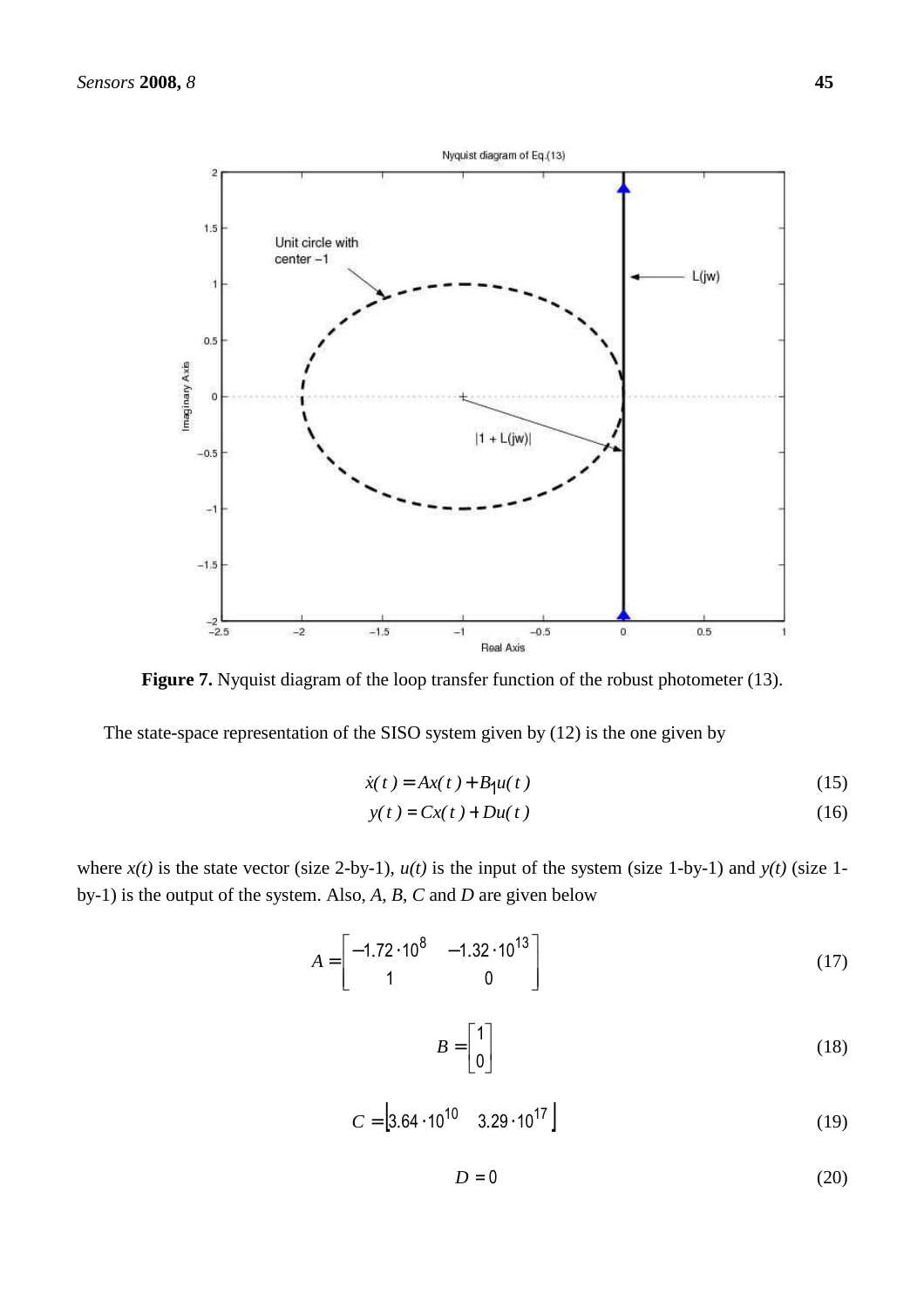Thus, the relationship between  $(12)$  and  $(15)-(16)$  is given by

$$
T_r(s) = C(sI - A)^{-1}B + D
$$
 (21)

where *I* is the identity matrix of size 2-by-2.

For the system given by (15)-(16), if the initial condition of the state vector  $x(t) = [x_1(t) x_2(t)]^T$  is equal to  $x(0)$ =[0 0]<sup>T</sup> and the input  $u(t)$  is a sinusoid of varying frequency from 1 Hz on, the trajectories of the state variables of this state-space representation is the superposition of many ellipses, one ellipse for each frequency under consideration, with variable length axes. Fig. 8 shows the trajectories of the state variables of the above system for an input of 3 mW of incident light at 10 Hz, 100 Hz and 1 kHz, respectively. Note the fast, satisfactory convergence of the phase variables (i.e.,  $x_1(t)$  and  $x_2(t)$ ) of system. If the initial condition of the state vector of the system is not zero, the trajectory described by the state variables will converge to one similar to the ones shown in Fig. 8 (MATLAB simulation).



**Figure 8.** Trajectories of the state variables of the system given by (15)-(16) for an input of 3 mW of incident light at 10 Hz, 100 Hz and 1 kHz, respectively.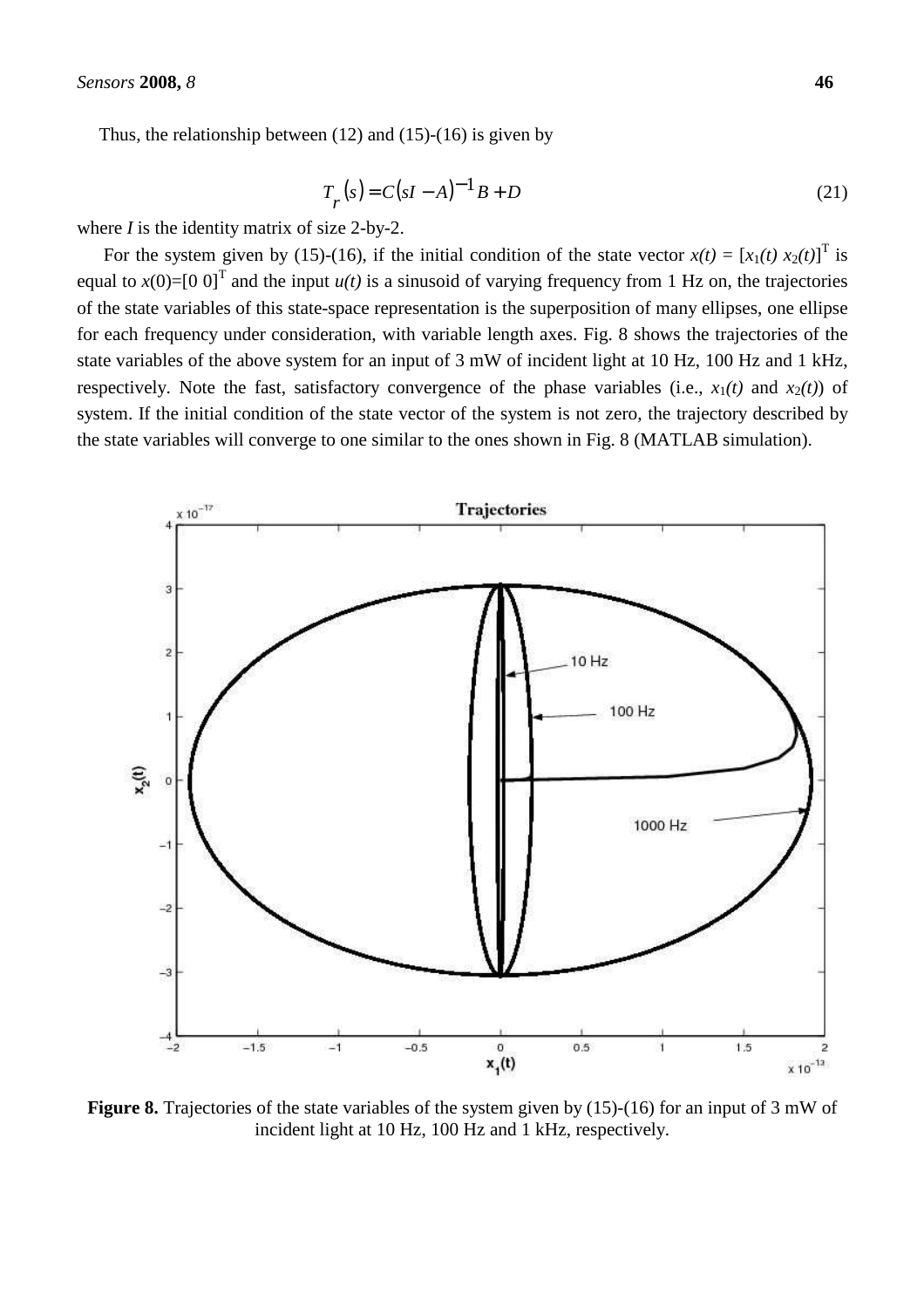The response (MATLAB simulation) of the robust closed-loop system to a step disturbance in the sensitivity function (14) is shown in Fig. 9. From that figure it can be seen that step disturbances at the output of the plant are rejected satisfactorily. The closed-loop system does not amplify disturbances, its response does not have any oscillatory performance and its response decreases in amplitude very fast.



**Figure 9.** Response of the robust photometer circuit to a step disturbance at the output of the photodiode.

## **5. Experimental results**

The photometer circuits presented in this paper (Fig. 2 and Fig. 3) were implemented in the laboratory with the photodiode BPW21, the resistors given in Section 4 and the op amp OP 07. Fig. 10 shows the practical implementation.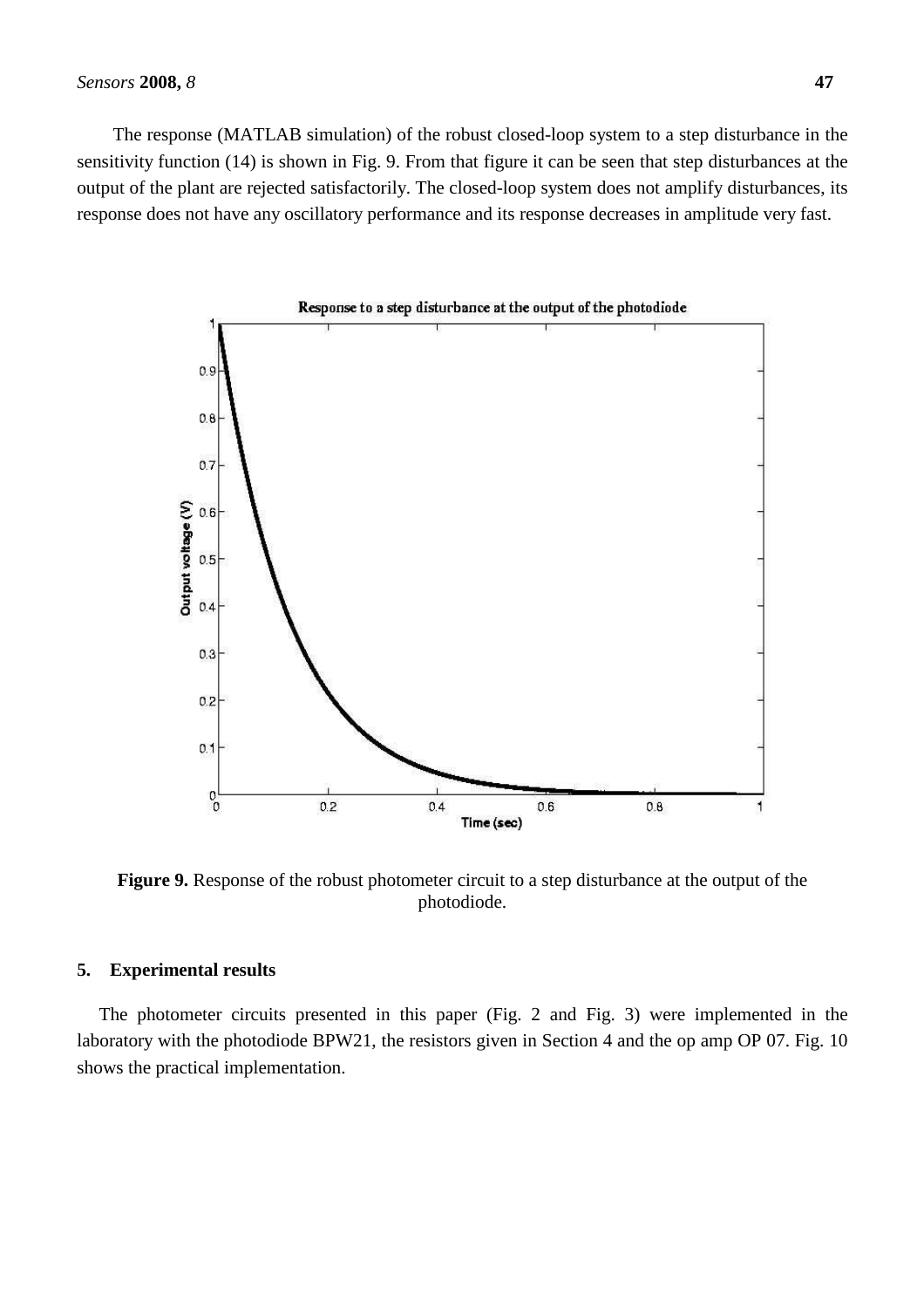

**Figure 10.** Practical implementation of the circuits shown in Fig. 2 and Fig. 3.

Furthermore, in order to test the noise rejection performance of both circuits, a 3 mW incident light input signal at 0 Hz and wavelength equal to 670 nm was apply to the above-mentioned circuits, and the power spectrum of the output voltage of these circuits was displayed by using the YOKOGAWA Digital Oscilloscope DL9040.

The result of the experiment was that for the non-robust circuit the peak value of the power spectral density (PSD) of the noise of the output voltage was equal to -50.54 dBV. However, the peak value of the PSD of the noise of the output voltage was equal to -62.00 dBV. Therefore, a signal-to-noise ratio improvement of 10 dBV was achieved by using the robust compensation.

Moreover, the temperature coefficient (TC) of the output voltage of the robust photometer circuit was equal to -21.83  $\mu$ V/<sup>o</sup>C, while the TC of the output voltage of the non-robust photometer circuit was equal to -40.16  $\mu$ V/<sup>o</sup>C, which shows the importance of the application of robust control techniques to improve the performance of photometer circuits.

# **6. Conclusions**

In this paper, an input-output transfer function analysis of a photometer circuit based on an op amp has been carried out. The results of the analysis showed the importance of the application of robust control technique to improve the performance of photometer circuits, and showed some of the most important points to be taken into consideration when designing these circuits for applications in which they have to work under severe working conditions, as it happens in most industrial applications.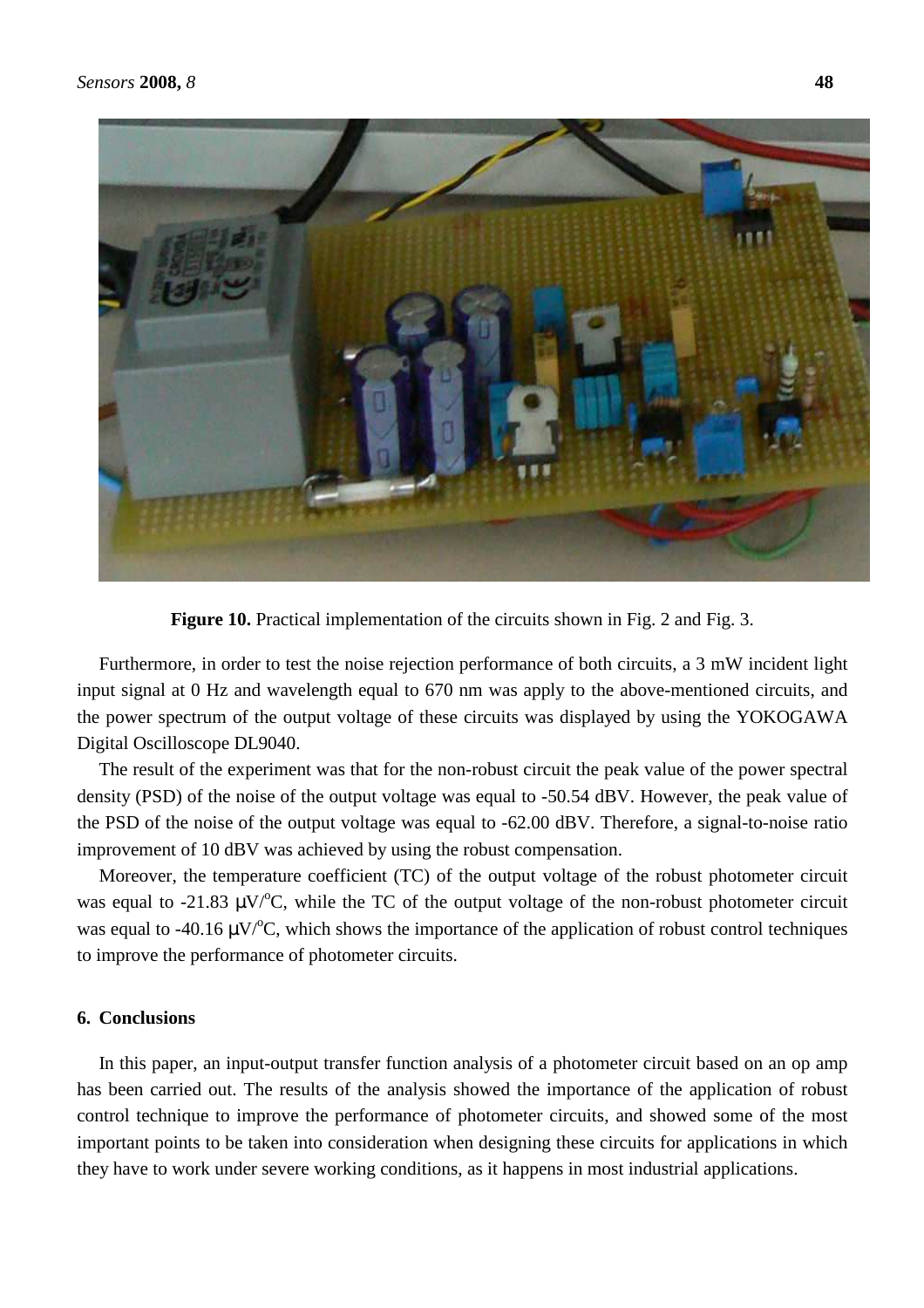Moreover, here two photometer circuits, one based on a conventional CVC connection and another based on a robust CVC connection, have been compared with each other. The results of such a comparison showed that the performance of photometer circuits based on robust CVC connections is much better that the performance of photometers circuits based on conventional CVC connections.

The use of robust control techniques to the design of complex sensor systems can bridge the gap between advanced signal conditioning techniques and the design of sensors for a wide range of applications. The reality is that only by the fusion of these concepts can the designer find the way clear to build the sensors that today's industry needs.

#### **Acknowledgements**

This work was supported by the Universidad Politecnica de Madrid, Spain.

## **References**

- 1. Graeme, J. *Photodiode amplifiers: op amp solutions*; McGraw-Hill, New York, 1996.
- 2. Hernandez, W. A survey on optimal signal processing techniques applied to improve the performance of mechanical sensors in automotive applications. *Sensors* **2007**, *7*, 84-102.
- 3. Zhou, K.; Doyle, J. C.; Glover, K. *Robust and Optimal Control*; Prentice-Hall, Upper Saddle River, New Jersey, 1996.
- 4. Skogestad, S.; Posthlethwaite, I.; *Multivariable Feedback Control*; John Wiley and Sons, England, 1996.
- 5. Hernandez, W. Improving the response of an accelerometer by using optimal filtering. *Sensors and Actuators A* **2001**, *88*, 198-208.
- 6. Hernandez, W. Improving the response of several accelerometers used in a car under performance tests by using Kalman filtering. *Sensors* **2001**, *1*, 38-52.
- 7. Hernandez, W. Improving the response of a wheel speed sensor using an adaptive line enhancer. *Measurement* **2003**, *33*, 229-240.
- 8. Hernandez, W. Improving the response of a wheel speed sensor by using frequency-domain adaptive filtering. *IEEE Sensors Journal* **2003**, *3*, 404-413.
- 9. Hernandez, W. Robust multivariable estimation of the relevant information coming from a wheel speed sensor and an accelerometer embedded in a car under performance tests. *Sensors* **2005**, *5*, 488-508.
- 10. Hernandez, W. Improving the response of a rollover sensor placed in a car under performance tests by using a RLS lattice algorithm. *Sensors* **2005**, *5*, 613-632.
- 11. Hernandez, W. Improving the response of a wheel speed sensor by using a RLS lattice algorithm. *Sensors* **2006**, *6*, 64-79.
- 12. Hernandez, W. Improving the response of a load cell by using optimal filtering. *Sensors* **2006**, *6*, 697-711.
- 13. Hernandez, W. Wheel speed sensors. In *Encyclopedia of Sensor*; Grimes, C. A., Dickey, E. C., Pishko, M. V., Ed.; American Scientific Publishers 2006, vol. *10*, 461-472 .
- 14. Hernandez, W. Optimal estimation of the acceleration of a car under performance tests. *IEEE Sensors Journal* **2007**, *7*, 392-400.